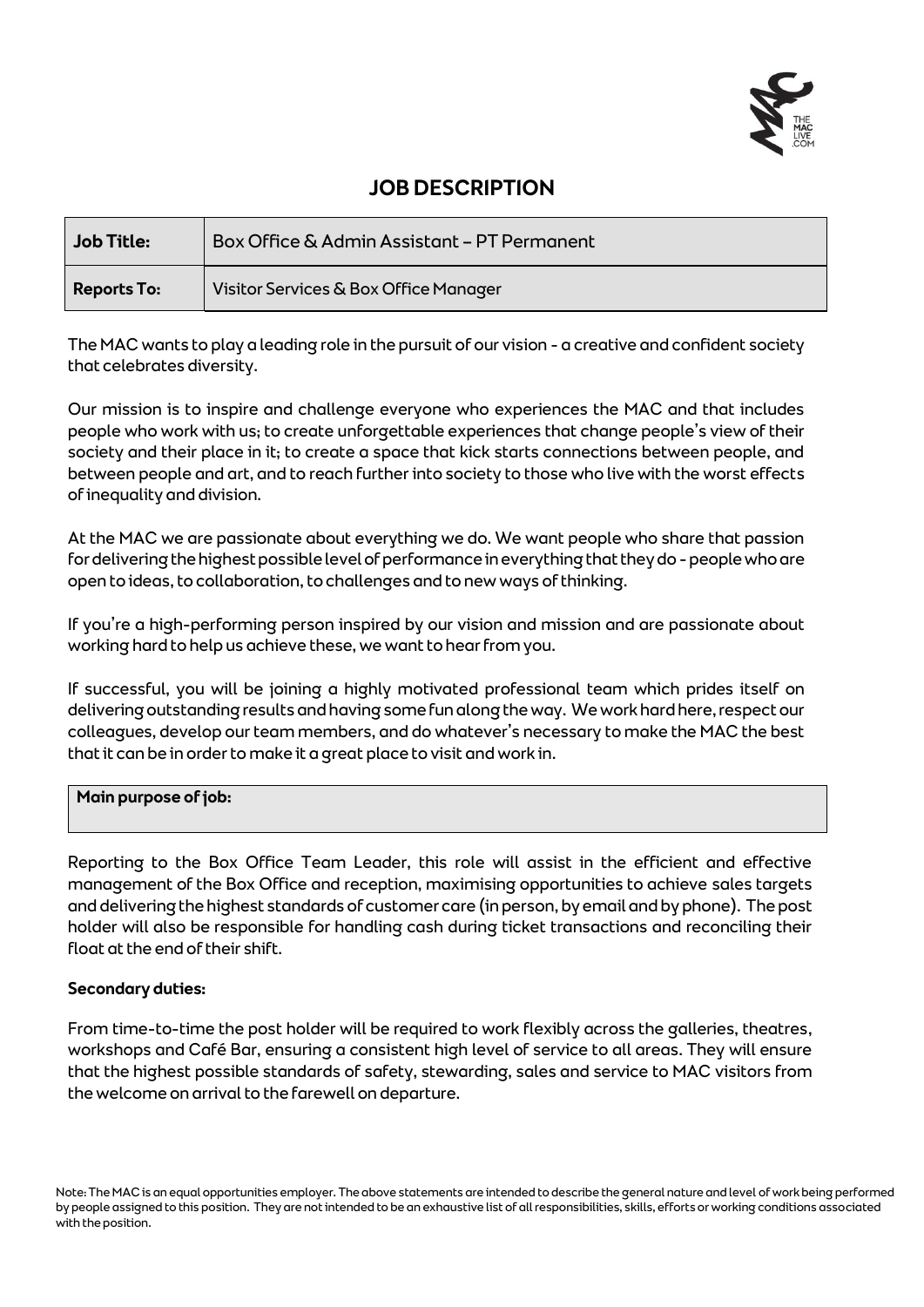#### **Job Responsibilities:**

#### **Box Office**

- Ensure the effective operation and administration of the ticketing and Customer Relationship Management (CRM) system;
- Develop knowledge of the system, updating and maintaining it as necessary;
- Support the MAC's sales and marketing initiatives and input to Box Office and Marketing meetings;
- To proactively sell the MAC's shows, products and memberships against agreed targets.
- Reporting into your line manager, the Visitor Services & Box Office Manager.

### **Customer Service**

- To provide a reception role where you will be the first point of contact to welcome all MAC visitors, customers, staff and stakeholders. To provide a warm and welcoming service to all;
- To provide a telephone answering service and when required taking accurate messages and passing them on the appropriate person in a timely manner;
- Contribute to an exceptional customer experience for all visitors to the MAC;
- Meeting & Greeting members of the public, solving problems, answering queries, offering directions, giving advice and endeavouring to ensure their visit to the MAC is a pleasurable one.

### **Audience Development and Reporting**

- Work closely with the Marketing team to utilise the box office system in the most effective way to improve audience development and customer relationship management;
- Collect and maintain high-quality customer data against targets;
- Ensure compliance with the terms of Data Protection legislation.

### **Financial Management**

- Assist the Visitor Services & Box Office Manager with the coordination of all box office activities including cash handling, accounts management, and fiscal reporting;
- Check and balance personal float before and after shifts.

### **Communication**

• Efficient, friendly and engaging to all customers (internal and external) and stakeholders;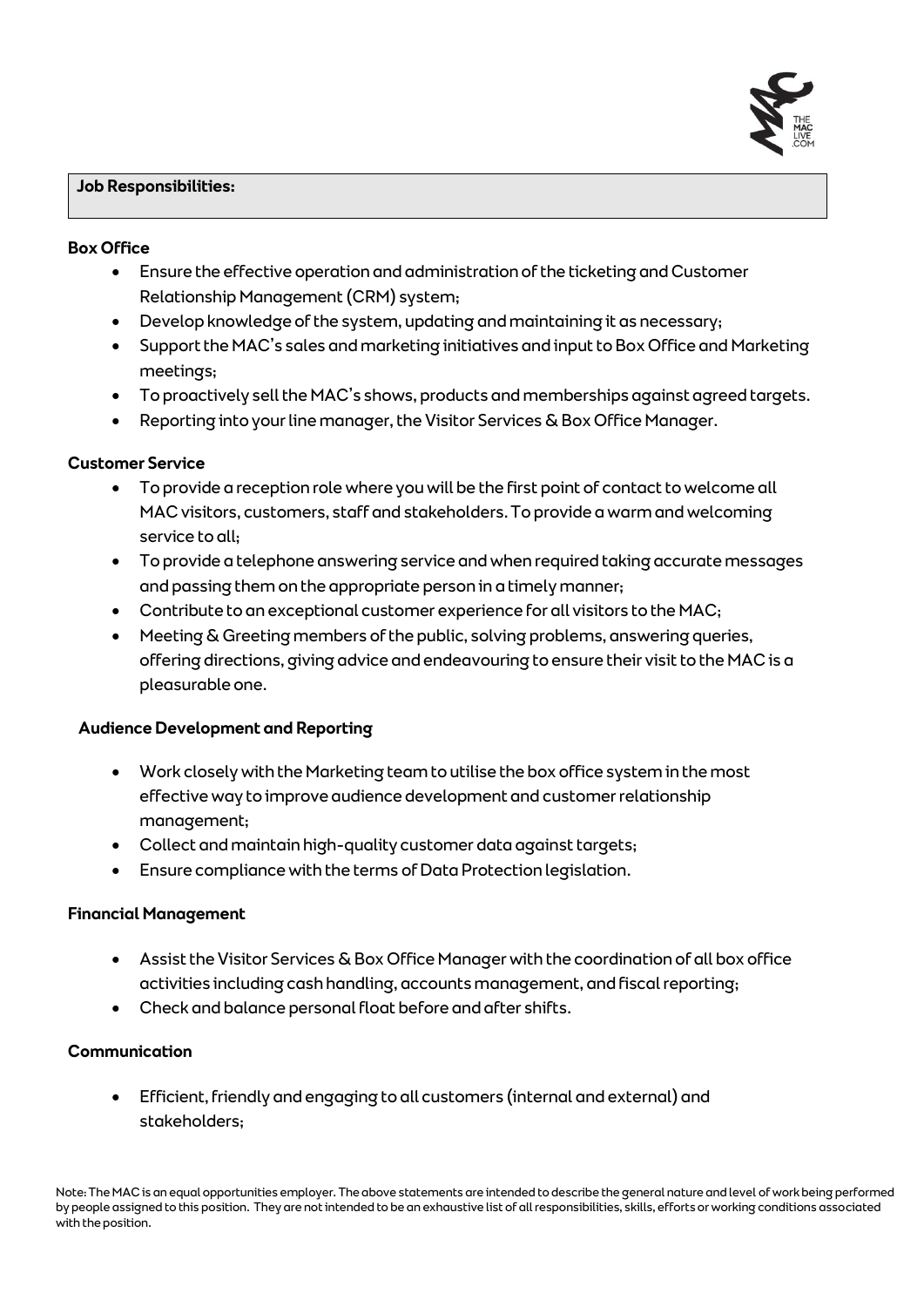

- To answer all enquiries received at the Box Office relating to the MAC and any other production that the MAC may be involved in selling or promoting;
- To help signpost and escalate other customer queries that may arise;
- To assist in the coordination and receipt of deliveries from suppliers.

## **Relationship Management**

- Liaise with Team Leaders and the wider Visitor Services team in relation to when a show has commenced and the cessation of ticket sales;
- Establish and develop excellent internal working relationships with colleagues; partner companies and venues.
- To be an active and engaged member of the Box Office team, contributing to both individual and team targets and goals.

#### **Other**

• Any other reasonable duties as specified by the Visitor Services & Box Office Manager.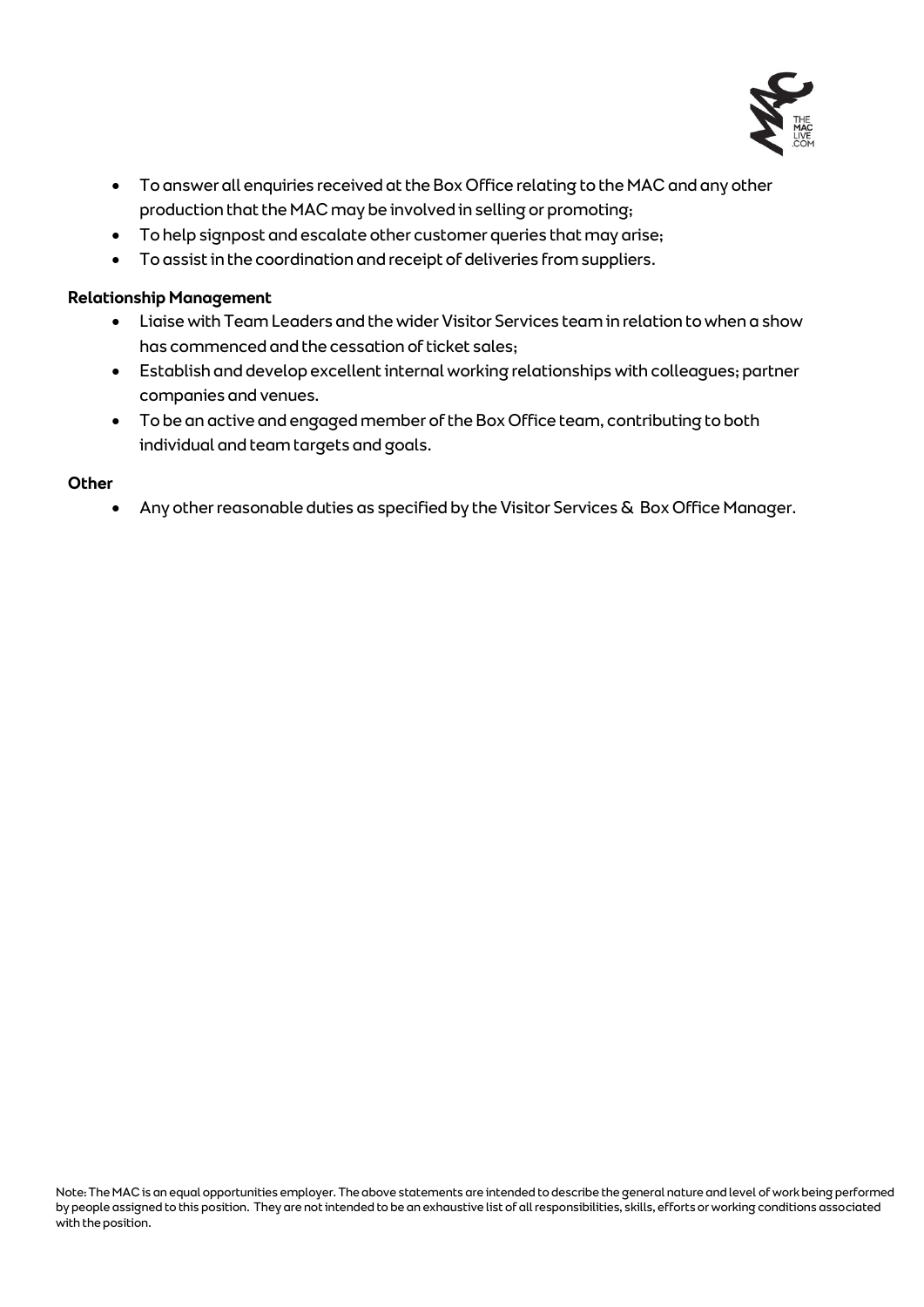

## **PERSONNEL SPECIFICATION Job Title: Box Office & Admin Assistant – Permanent PT**

| Quality                  | <b>Essential</b>                                                                                                                          | <b>Desirable</b>                                                                          |
|--------------------------|-------------------------------------------------------------------------------------------------------------------------------------------|-------------------------------------------------------------------------------------------|
| Qualifications           | 5 GCSEs or equivalent including English and Maths at grade C or above<br>$\bullet$                                                        | Educated to A Level standard or equivalent<br>$\bullet$                                   |
| Experience               | A minimum of 1 years' experience working in a customer service role<br>$\bullet$                                                          | Experience of working with a ticketing system<br>$\bullet$                                |
|                          | A minimum of 1 years' experience in a role that includes the meeting and greeting of<br>$\bullet$<br>visitors and taking telephone calls. | Experience in a reception and/or admin role<br>$\bullet$                                  |
|                          | A minimum of 1 years' sales experience to include handling cash and taking payments<br>$\bullet$<br>and proactively selling to customers. |                                                                                           |
|                          | A minimum of 1 years' experience of working as part of a team in a visitor led venue<br>$\bullet$                                         |                                                                                           |
|                          | Experience of data processing, using a computerised database system<br>$\bullet$                                                          |                                                                                           |
| Knowledge                | A high level of IT literacy with proven database and spreadsheet skills<br>$\bullet$                                                      | Knowledge of Box Office systems<br>$\bullet$                                              |
|                          | The ability to work accurately with figures, and financial data.<br>$\bullet$                                                             | Awareness of customer trends and experience<br>$\bullet$<br>proactively sell to customers |
| Skills and<br>behaviours | Attention to detail<br>$\bullet$                                                                                                          |                                                                                           |
|                          | Ability to demonstrate exceptional customer care skills<br>$\bullet$                                                                      |                                                                                           |
|                          | A proven ability to handle demanding and difficult situations with the public, in a calm<br>$\bullet$<br>and confident manner.            |                                                                                           |
|                          | Ability to work under pressure and in a busy environment<br>$\bullet$                                                                     |                                                                                           |
|                          | Excellent communication skills<br>$\bullet$                                                                                               |                                                                                           |
|                          | Competent in the use of Microsoft Office packages                                                                                         |                                                                                           |

Note: The MAC is an equal opportunities employer. The above statements are intended to describe the general nature and level of work being performed by people assigned to this position. They are not intended to be an exhaustive list of all responsibilities, skills, efforts or working conditions associated with the position.